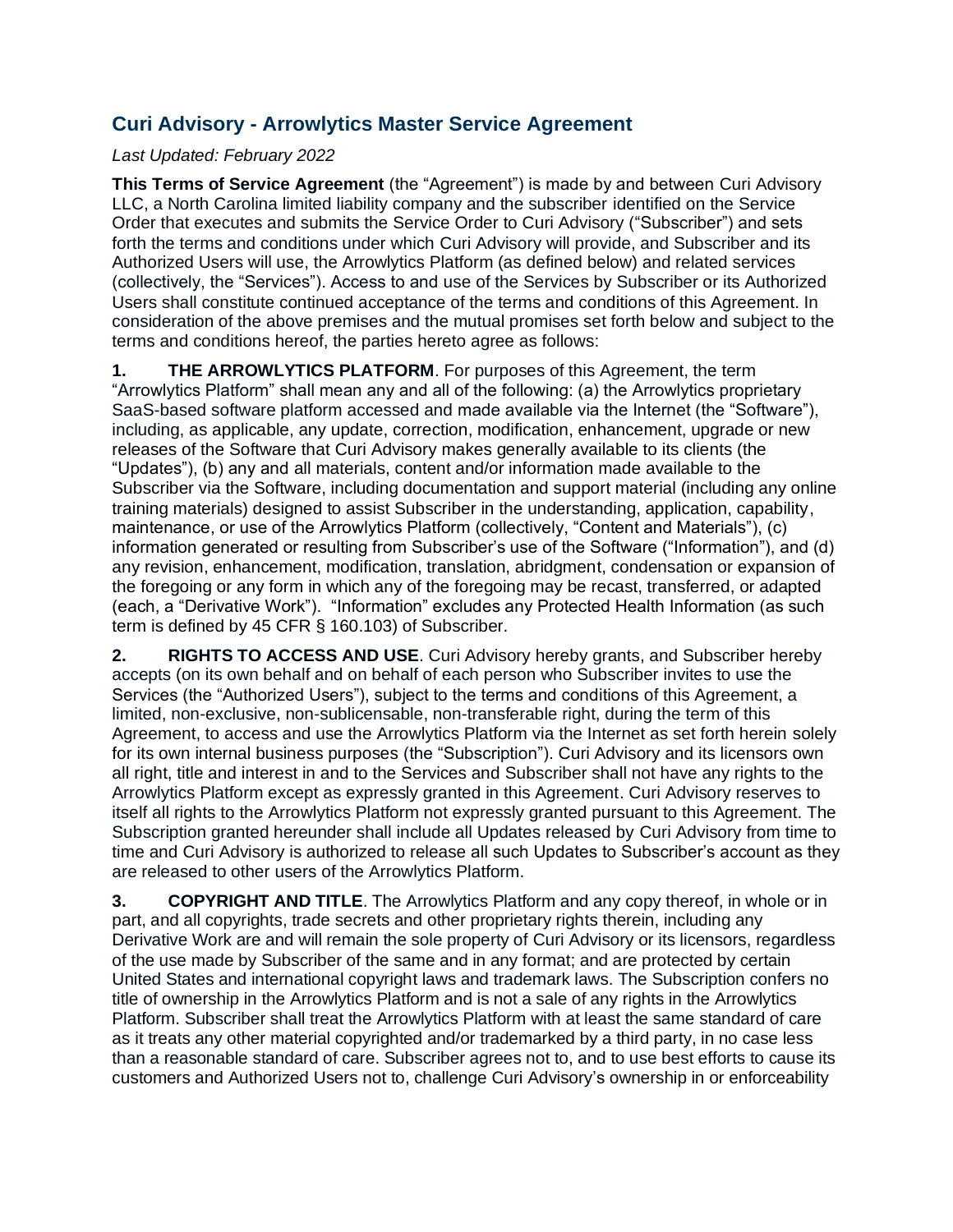of Curi Advisory's rights in and to any Licensed Deliverable or any related information technology. Subscriber shall not copy any of the Arrowlytics Platform.

**4. END-USER TERMS OF SERVICE**. Subscriber acknowledges that each Authorized User will be required to enter into Arrowlytics' end-user terms of service upon accessing the Arrowlytics Platform, which shall govern their use of the Services. Subscriber will promptly notify Curi Advisory of any breach of the end-user terms of service by any Authorized User. Notwithstanding the foregoing, Subscriber acknowledges and agrees that it shall be responsible and liable for all acts and omissions of its Authorized Users, including without limitation, any breach or violation of the terms of this Agreement.

**5. USE OF ARROWLYTICS PLATFORM**. The Arrowlytics Platform is solely for Subscriber's and its Authorized User's use for Subscriber's internal business purposes. Use of the Arrowlytics Platform is subject to the terms of use set forth in Sections 11(**TRADE SECRETS**), 12 (**CONFIDENTIALITY**) and 13 (**OTHER RESTRICTIONS**) below, and the restrictions set forth in those Sections will survive the termination of this Agreement. If there is unauthorized use by anyone who obtained access to the Arrowlytics Platform directly or indirectly through Subscriber or any of its Authorized Users, Subscriber shall take all steps reasonably necessary to terminate the unauthorized use. Subscriber will cooperate and assist with any actions taken by Curi Advisory to prevent or terminate such unauthorized use. Subscriber will indemnify, defend and hold Curi Advisory harmless from any and all liability, loss, damage, expense or other costs resulting from such access.

**6. TERM**. The initial term of the Subscription granted herein shall commence on the date of the first live date of Online Reputation Management (ORM) or Growth and Optimization KPIs (G&O) whichever comes first and shall continue until expiration of the initial term identified in the proposal / Service Order submitted by Subscriber and accepted by Curi Advisory. Live date shall be defined as: for ORM, the date the first request for reviews is sent and for G&O, the date the first live KPI data is present in the dashboard and the client has been trained how to access. Following the initial term, this Agreement will automatically renew on an annual basis for consecutive, one-year terms, unless (i) terminated in accordance with Section 7 (**TERMINATION**) below, or (ii) either party provides written notice to the other of non-renewal at least ninety (90) days before the end of the initial term or any such renewal term.

**7. TERMINATION**. Either party may terminate this Agreement immediately and without further notice if the other party fails to cure any breach of any term or condition of this Agreement within 30 days after written notice of such breach. Upon any termination of this Agreement, Subscriber shall cease all use of the Arrowlytics Platform and destroy all copies of the Arrowlytics Platform then in Subscriber's possession. Termination for any reason shall not relieve Subscriber of the obligation to pay any fees accrued or due and payable to Curi Advisory prior to the effective date of termination. Upon termination for cause by Curi Advisory, all future amounts due under this Agreement shall be accelerated and become due and payable immediately.

**8. FEES AND PAYMENT**. In consideration of the Subscription granted herein, Subscriber shall pay to Curi Advisory the fees set forth on the proposal / Service Order submitted by Subscriber and accepted by Curi Advisory, updated with revised physician counts throughout the contract term, which fees will be due and payable in advance. The subscription fees will be billed and due upon live date of the first module (ORM and/or G&O) or 6 months from proposal / Service Order execution, whichever comes first. Unless otherwise set forth in the proposal / Service Order submitted by Subscriber and accepted by Curi Advisory, the fees for any subsequent term shall be at the then-current term price unless Curi Advisory notifies Subscriber of a price change at least thirty (30) days before the end of the then-current term and shall be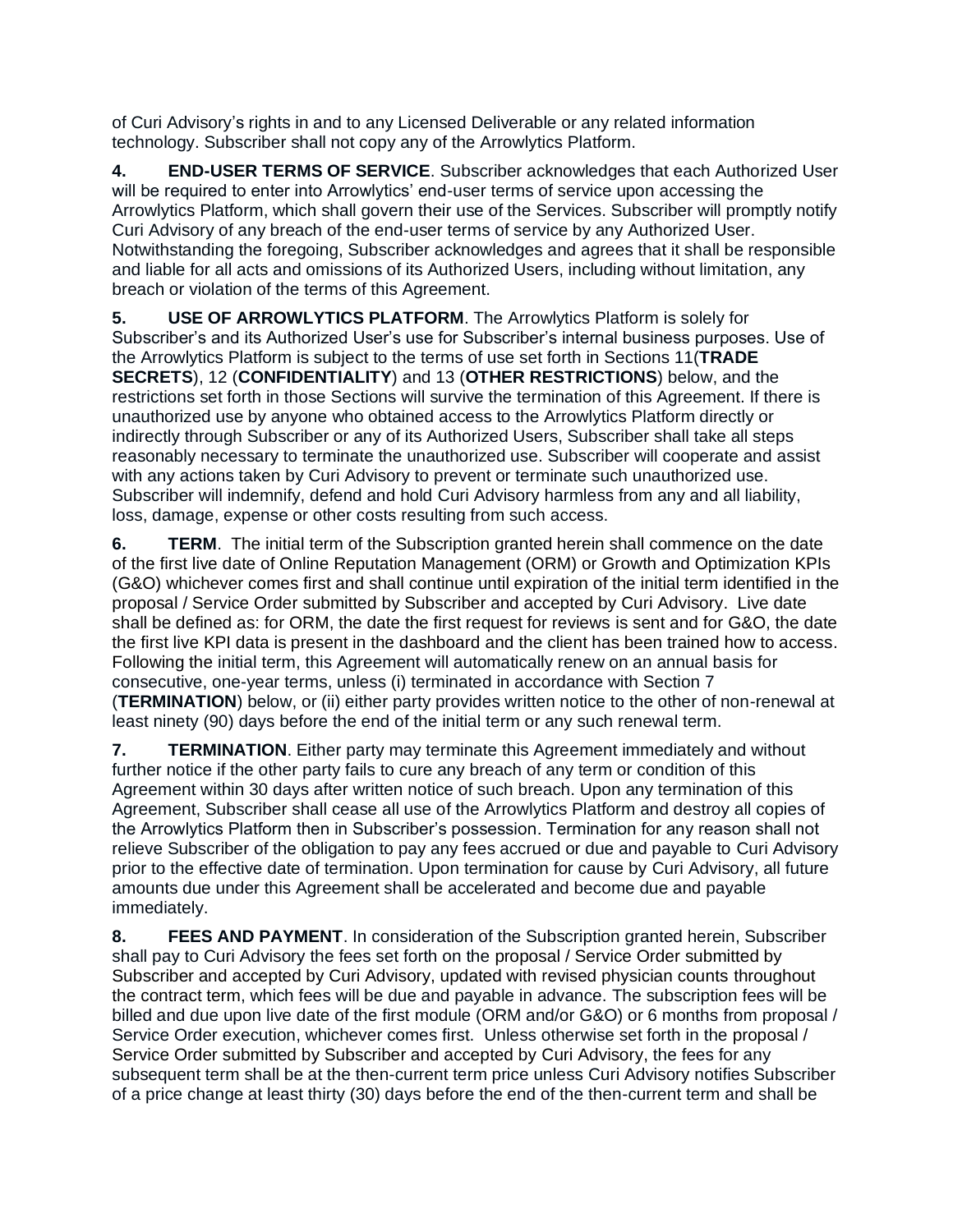due at the commencement of such subsequent term. All amounts payable hereunder by Subscriber shall be payable in United States funds. Subscriber agrees to pay any and all fees, assessments, and taxes associated with the amounts due under this Agreement. A finance charge shall be imposed on all account balances outstanding over 30 days. The finance charge is  $1\frac{1}{2}$ % per month, or the highest rate allowed under applicable law, whichever is lower. All payment obligations under this Agreement are non-cancelable and all payments under this Agreement are non-refundable.

**9. RECORDS; AUDIT RIGHTS**. During the term of this Agreement and for three (3) years thereafter, Subscriber will keep current, complete, and accurate records regarding the reproduction, installation, and use of the Arrowlytics Platform. Subscriber will provide such information to Curi Advisory and certify that it has paid all fees required under this Agreement within 15 business days of any written request, so long as no more than one request is made in any 12-month period. Subscriber will, after reasonable prior notice from Curi Advisory, provide Curi Advisory and its representatives reasonable access to Subscriber's premises, records, and personnel so that Curi Advisory may audit and confirm that Subscriber complies with this Agreement. If an audit reveals any reproduction, installation, use, or distribution of the Software or any Arrowlytics Platform that is not compliant with this Agreement, Subscriber will promptly comply with this Agreement and make an additional payment as contemplated by this Agreement, plus interest at the rate specified in the **FEES AND PAYMENTS** Section above. If the amount of the underpayment is 5% or greater, Subscriber will promptly reimburse Curi Advisory for its reasonable costs of conducting such audit.

**10. ASSIGNMENT**. Subscriber shall not assign or otherwise transfer the Subscription granted hereby or the rights granted hereunder without the prior written consent of Curi Advisory, which shall be in Curi Advisory' absolute, complete and unqualified discretion. Any attempt to assign or otherwise transfer any of the rights, duties or obligations hereunder without

compliance with this Section is and shall be void ab initio.

**11. TRADE SECRETS**. The Arrowlytics Platform are trade secrets of Curi Advisory or its licensors and contain valuable proprietary products and trade secrets of Curi Advisory and its licensors, embodying substantial creative efforts and confidential information, ideas, and expressions. Subscriber shall take appropriate action to protect the confidentiality of the Arrowlytics Platform and the components and functions thereof. In furtherance of the foregoing, Subscriber shall not permit access to the Arrowlytics Platform or any portion thereof by any party who is not an Authorized User of the Arrowlytics Platform. Subscriber shall not modify, translate, disassemble, create Derivative Works based on, reverse-assemble, reverse-compile, decompile or otherwise reverse-engineer the Arrowlytics Platform in whole or in part, or otherwise use, copy, reproduce or distribute any Licensed Deliverable except as expressly permitted hereunder. The provisions of this Section shall survive the termination of this Agreement.

**12. CONFIDENTIALITY**. All information that either party receives from the other that is marked "confidential" by the disclosing party ("Disclosing Party") or that should reasonably be considered confidential by a party experienced in the industry ("Confidential Information") shall be kept confidential, and each party agrees to treat (and take precautions to ensure that its employees and Authorized Users treat) the Confidential Information as confidential in accordance with the confidentiality requirements and conditions set forth below. Each party agrees to keep confidential all Confidential Information disclosed to it by the other party in accordance herewith, and to protect the confidentiality thereof with at least the same standard of care with which it protects the confidentiality of similar information and data of its own (at all times exercising at least a reasonable standard of care in the protection of Confidential Information); provided, however, that neither party shall have any such obligation with respect to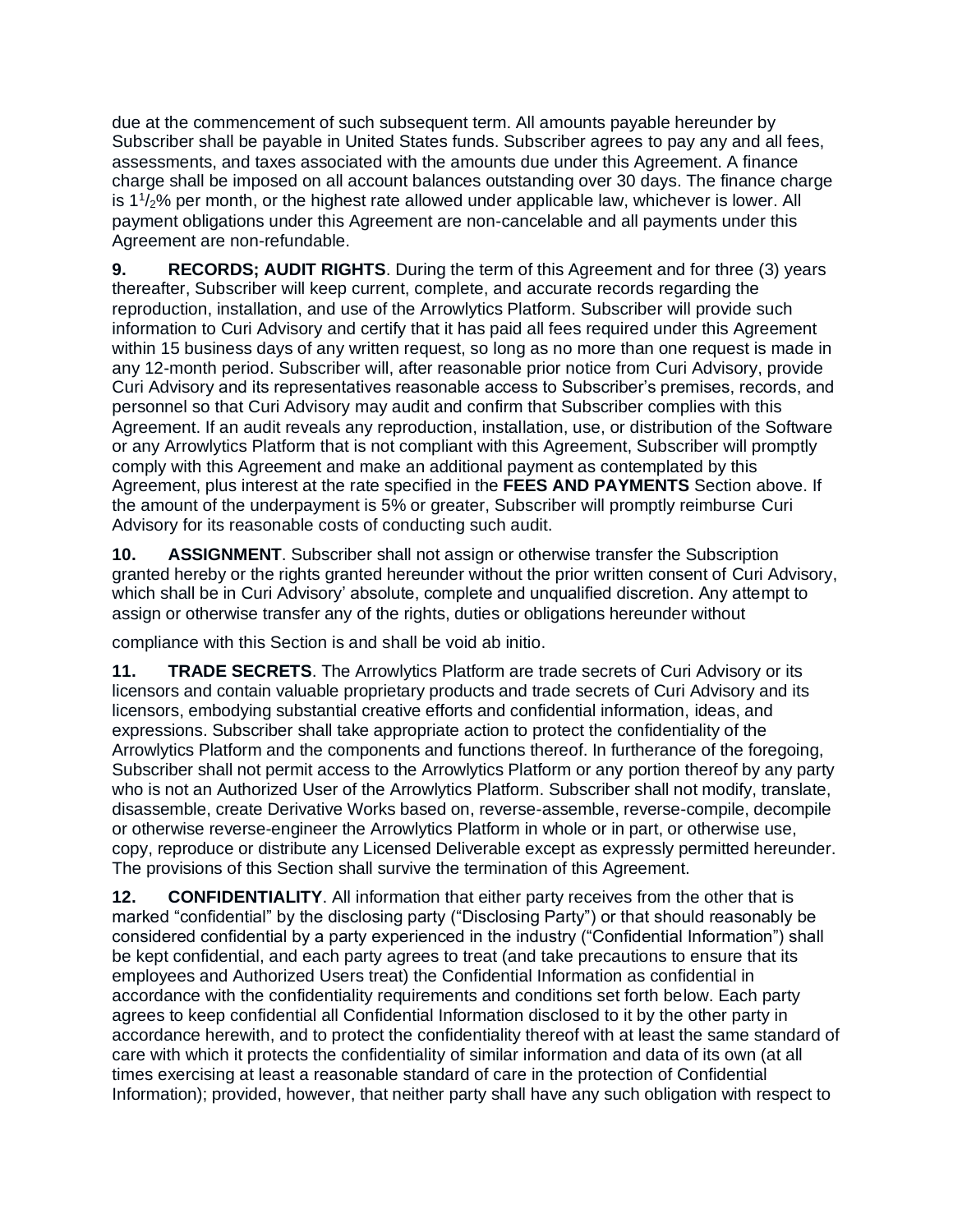the use or disclosure to third parties of such Confidential Information as can be established to: (a) have been known publicly; (b) have been known generally in the industry on a nonconfidential basis before communication by the Disclosing Party to the recipient ("Recipient"); (c) have become known publicly; (d) have been lawfully known otherwise by the Recipient before communication by the Disclosing Party; (e) have been received by the Recipient without any obligation of confidentiality from a source (other than the Disclosing Party) lawfully having possession of such information. Except as prohibited by applicable law or legal process or to the extent part of an examination by a regulatory or self-regulatory body, if the Recipient is requested or required (by deposition, interrogatories, requests for information or documents in legal proceedings, subpoenas, regulatory processes (including those of self-regulatory organizations), or similar process) in connection with any proceeding to disclose or otherwise becomes legally compelled to disclose any Confidential Information, the Recipient shall provide the Disclosing Party with prompt written notice and, if requested by the Disclosing Party after receipt of such notice, the Recipient shall provide Disclosing Party with reasonable assistance (subject to reimbursement by the Disclosing Party of all reasonable and out-of-pocket expenses incurred by the Recipient in providing such assistance) so as to enable the Disclosing Party to seek a protective order or other appropriate remedy or waive compliance with this Agreement. To the extent this Agreement applies, if such a protective order or other remedy is not obtained or if the Disclosing Party waives compliance with this Agreement, the Recipient may disclose Confidential Information, but only such Confidential Information as it is legally required to disclose in the reasonable opinion of counsel to the Recipient, and shall exercise reasonable efforts to obtain reliable assurance that confidential treatment will be accorded such Confidential Information disclosed. Subscriber's obligations under this paragraph will survive the termination of this Agreement or of any Subscription granted under this Agreement for whatever reason.

**13. OTHER RESTRICTIONS**. Subscriber may not: (i) rent, loan, license, sublicense, market, or sell the Arrowlytics Platform or copies thereof, in whole or in part, to any party, (ii) offer in a service bureau, or otherwise make the Services available to any third party, other than to Authorized Parties as permitted herein, (iii) frame or mirror any content forming part of the Services, other than on Subscriber's own intranets for its own internal business purposes as permitted in this Agreement, (iv) access the Services in order to build any commercially available product or service; or (v) copy any features, functions, integrations, interfaces or graphics of the Services. Subscriber shall notify its employees and agents who may have access to the Arrowlytics Platform of the restrictions contained in this Agreement and ensure their compliance with such restrictions.

**14. SUBSCRIBER INPUT**. Subscriber hereby grants to Curi Advisory a royalty-free, worldwide, transferable, sub-licensable, irrevocable, perpetual license to use or incorporate into the Services any Subscriber Input (as defined below). Curi Advisory shall have no obligation to include any Subscriber Input in any Update. Subscriber shall have no obligation to provide Subscriber Input. "Subscriber Input" means suggestions, enhancement requests, recommendations or other feedback provided by Subscribers or its Authorized Users relating to the operation or functionality of the Services.

**15. SERVICE DATA USE**. Curi Advisory owns the Service Data (as defined below) derived from the operation of the Services. Nothing herein shall be construed as prohibiting Curi Advisory from utilizing the Service Data for purposes of operating Curi Advisory's business. Notwithstanding the foregoing, in no event whatsoever, will Curi Advisory disclose to any third party any Service Data that reveals the identity or Confidential Information, whether directly or indirectly, of Subscriber. Curi Advisory's internal use of Service Data will not reveal the identity, whether directly or indirectly, of any individual or specific data entered by or on behalf of Subscriber into the Services. The provisions of this Section shall survive the termination of this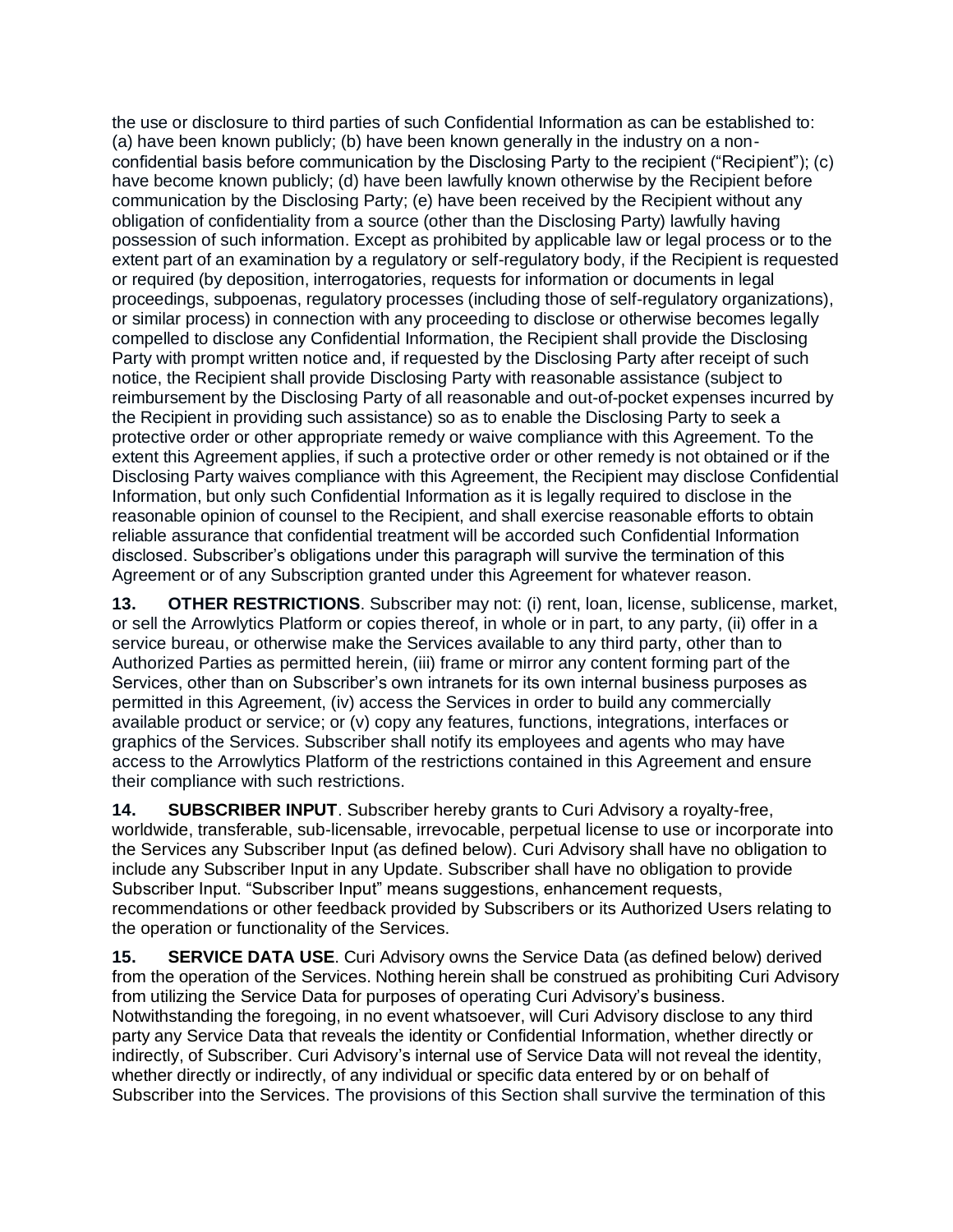Agreement. **"Service Data"** means the statistical data derived from the operations of the Services, including without limitation, the number of records in the Services, the number and types of transactions, configurations and reports processed in the Services and the performance results for the Services. Service Data shall not include any Protected Health Information (as such term is defined by 45 CFR § 160.103) of Subscriber.

**16. RETURN OF SUBSCRIBER DATA**. Upon request by Subscriber made within thirty (30) days after any expiration or termination of this Agreement, to the extent Curi Advisory has any stored the electronic data or information submitted by Customer to the Services ("Subscriber Data"), Curi Advisory will make such Subscriber Data available to Subscriber for download. After such thirty (30) day period, Curi Advisory and its hosted service provider shall have no obligation to maintain or provide any Subscriber Data and may thereafter, unless legally prohibited, delete all Subscriber Data in its systems or otherwise in its possession or under its control. The provisions of this Section shall survive the termination of this Agreement.

**17. SURVIVING PROVISIONS**. In addition to any other Sections specifically identified as surviving termination, the following provisions of this Agreement shall also survive termination or expiration of this Agreement: Sections 3, 7, 8, 9, 11-16 and 19-34.

**18. COMPLIANCE WITH LAWS**. Subscriber will comply with all applicable export and import control laws and regulations and obtain at its expense all necessary licenses, permits and regulatory approvals required by any and all governmental authorities in its use of the Arrowlytics Platform and, in particular, Subscriber will not export or re-export the Arrowlytics Platform without Curi Advisory' prior written consent, and, if such consent is granted, without Subscriber first obtaining all required United States and foreign government licenses. Subscriber will also be responsible for ensuring that Subscriber's and each Authorized User's use of the Arrowlytics Platform and the Services, complies with all other applicable laws, including but not limited to the rules, policies and regulations of the Federal Communications Commission (FCC); the Telephone Consumer Protection Act of 1991 (TCPA); the Junk Fax Prevention Act of 2005; the Controlling the Assault of Non-Solicited Pornography And Marketing (CAN-SPAM) Act of 2003; the Health Insurance Portability and Accountability Act of 1996 (HIPAA); and all other federal, state, local and foreign laws relating to Do-Not-Call provisions; unsolicited marketing; unsolicited telephone calls, facsimiles, SMS or other messages; the use of automated telephone equipment to place certain calls; the placing of commercial messages; telemarketing; faxing; email marketing; spamming or phishing; data security or privacy; international communications; account or debt collection; recording of calls or conversations; export of technical or personal data; end user, end-use, and destination restrictions imposed by the United States and any foreign government; consumer protection; pornography; trade practices; false advertising; unfair competition; anti-discrimination; harassment; defamation; intellectual property; or securities. Subscriber represents, warrants and covenants that all content, communications, files, information, data, and other content provided for transmission through the Arrowlytics Platform or the Services will be provided solely for lawful purposes, and in no event shall any communications or any content thereof be in violation of any of the foregoing laws. Subscriber further represents, warrants and covenants that it will (i) obtain prior express written consent from each customer, client or patient to whom communications are transmitted using the Arrowlytics Platform or the Services to receive pre-recorded/artificial voice messages calls and/or use of an automatic dialing device, text messages and/or emails from the Authorized User, Subscriber, Curi Advisory and any of its subcontractors at any telephone number or email address provided by such customer, client or patient to Subscriber, and (ii) immediately notify Curi Advisory of any revocation of such consent. Notwithstanding anything to the contrary set forth herein, Curi Advisory, at its sole option and discretion and without notice, may suspend Subscriber's or any Authorized User's use of the Arrowlytics Platform or the Services if it determines that Subscriber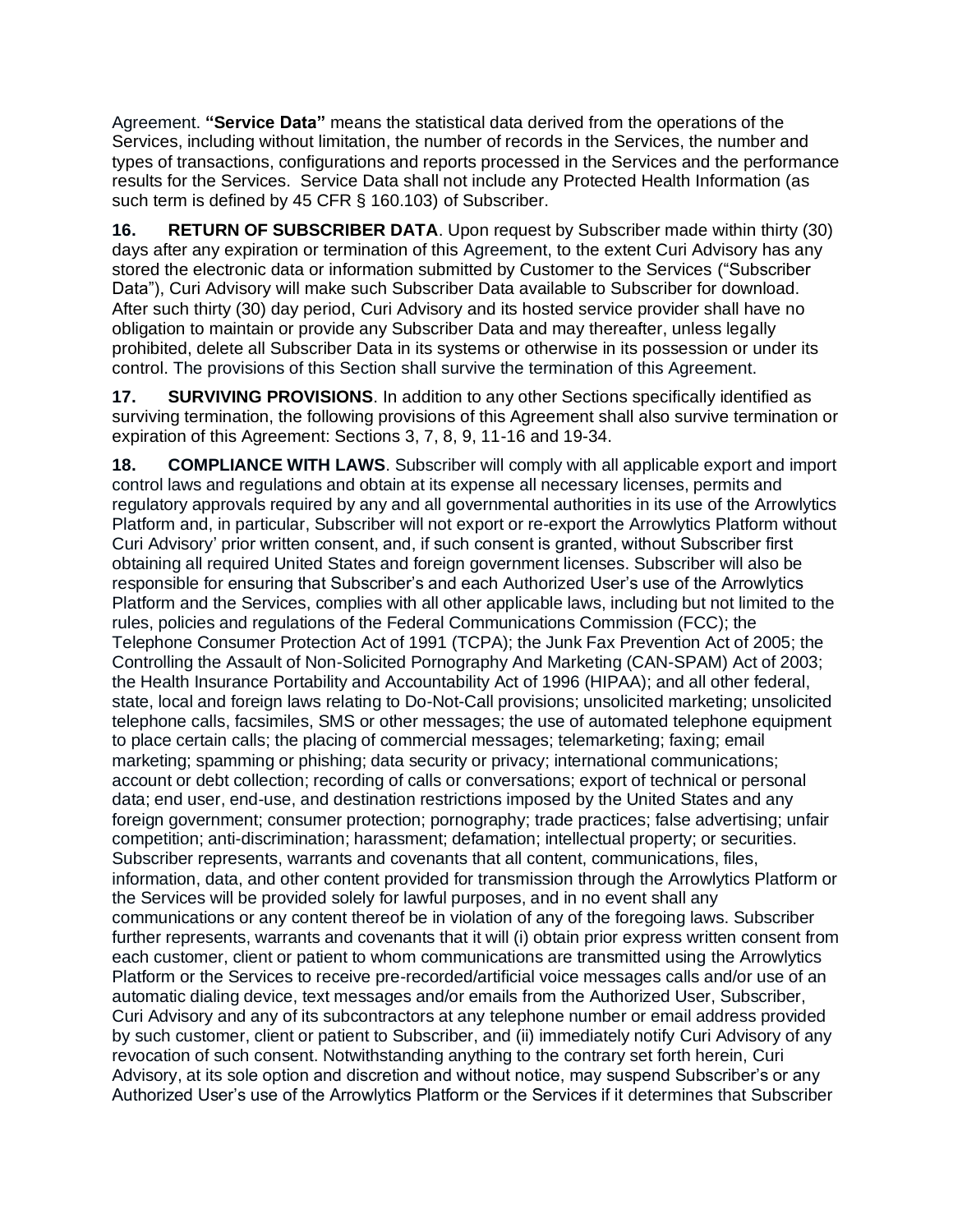or any Authorized User is in violation of any of the foregoing provisions. To the extent permitted by applicable law, Subscriber will defend, indemnify, and hold harmless Curi Advisory and its affiliates, directors, officers, managers, members, employees, contractors, agents and representatives from and against any losses, damages, liabilities, expenses (including reasonable attorneys' fees), judgments and claims that arise out of or relate to any violation of such laws or regulations by Subscriber, any Authorized User, or any of their respective officers, directors, managers, members, employees, agents or representatives.

**19. DISCLAIMER OF WARRANTY**. THE SERVICES AND ARROWLYTICS PLATFORM ARE PROVIDED "AS IS" WITHOUT WARRANTY OF ANY KIND, ORAL, WRITTEN, STATUTORY, EXPRESS OR IMPLIED, INCLUDING, BUT NOT LIMITED TO, WARRANTIES OF PERFORMANCE OR MERCHANTABILITY OR FITNESS FOR A PARTICULAR PURPOSE. SUBSCRIBER BEARS ALL RISK RELATING TO QUALITY AND PERFORMANCE OF THE LICENSED MATERIALS AND TO THE ACCURACY AND USE OF THE INFORMATION. WITHOUT LIMITING THE FOREGOING, CURI ADVISORY DOES NOT WARRANT THAT ALL ERRORS CAN BE CORRECTED, OR THAT OPERATION OF THE ARROWLYTICS PLATFORM SHALL BE UNINTERRUPTED OR ERROR-FREE. Because some states may not allow the exclusion of implied warranties, such limitation may not apply in its entirety to Subscriber. Any warranties made in this Agreement are for the benefit of Subscriber only.

**20. LIMITATION ON LIABILITY**. IN NO EVENT WILL CURI ADVISORY, ITS SUPPLIERS, MEMBERS, SHAREHOLDERS, OFFICERS, EMPLOYEES OR AGENTS BE LIABLE FOR ANY LOST PROFITS, INDIRECT, INCIDENTAL, SPECIAL, PUNITIVE OR CONSEQUENTIAL DAMAGES, INCLUDING DAMAGES DUE TO LOSS OF DATA OR GOODWILL, ARISING OUT OF THIS AGREEMENT OR THE USE OF OR RELIANCE UPON THE SERVICES, ARROWLYTICS PLATFORM OR INFORMATION, EVEN IF CURI ADVISORY HAS BEEN ADVISED OF THE POSSIBILITY OF SUCH DAMAGES. IN NO EVENT SHALL CURI ADVISORY BE LIABLE FOR PROCUREMENT COSTS OF SUBSTITUTE PRODUCTS OR SERVICES OR ANY UNAUTHORIZED USE OR MISUSE OF ANY SERVICES, ARROWLYTICS PLATFORM OR INFORMATION, EXCEPT IN THE CASE OF CURI ADVISORY'S GROSS NEGLIGENCE WITH RESPECT TO SUCH USE OR MISUSE. SUBSCRIBER ASSUMES RESPONSIBILITY FOR THE INSTALLATION, USE AND RESULTS OBTAINED FROM THE ARROWLYTICS PLATFORM. UNDER NO CIRCUMSTANCES WILL CURI ADVISORY'S TOTAL LIABILITY OF ANY KIND ARISING OUT OF OR RELATED TO THIS AGREEMENT, REGARDLESS OF THE FORUM AND REGARDLESS OF WHETHER ANY ACTION OR CLAIM IS BASED ON CONTRACT, TORT, OR OTHERWISE, EXCEED THE TOTAL AMOUNT PAID BY SUBSCRIBER TO CURI ADVISORY DURING THE IMMEDIATELY PRECEDING TWELVE MONTH PERIOD (DETERMINED AS OF THE DATE OF ANY FINAL JUDGMENT IN AN ACTION). THE PARTIES AGREE THAT THIS SECTION SHALL SURVIVE AND CONTINUE IN FULL FORCE AND EFFECT DESPITE ANY FAILURE OF CONSIDERATION OR OF AN EXCLUSIVE REMEDY. THE PARTIES ACKNOWLEDGE THAT THE PRICES HAVE BEEN SET AND THE AGREEMENT ENTERED INTO IN RELIANCE UPON THESE LIMITATIONS OF LIABILITY AND THAT ALL SUCH LIMITATIONS FORM AN ESSENTIAL BASIS OF THE BARGAIN BETWEEN THE PARTIES. BECAUSE SOME STATES MAY NOT ALLOW THE EXCLUSION OR LIMITATION OF CONSEQUENTIAL OR INCIDENTAL DAMAGES, SUCH LIMITATIONS MAY NOT APPLY TO SUBSCRIBER.

**21. GOVERNING LAW**. This Agreement shall be governed by the laws of the State of North Carolina, U.S.A., without regards to any choice of laws provisions thereof.

**22. REMEDIES**. Subscriber agrees that the obligations of Subscriber provided herein are necessary and reasonable in order to protect Curi Advisory and its business interests, and Subscriber expressly agrees that monetary damages alone may be inadequate to compensate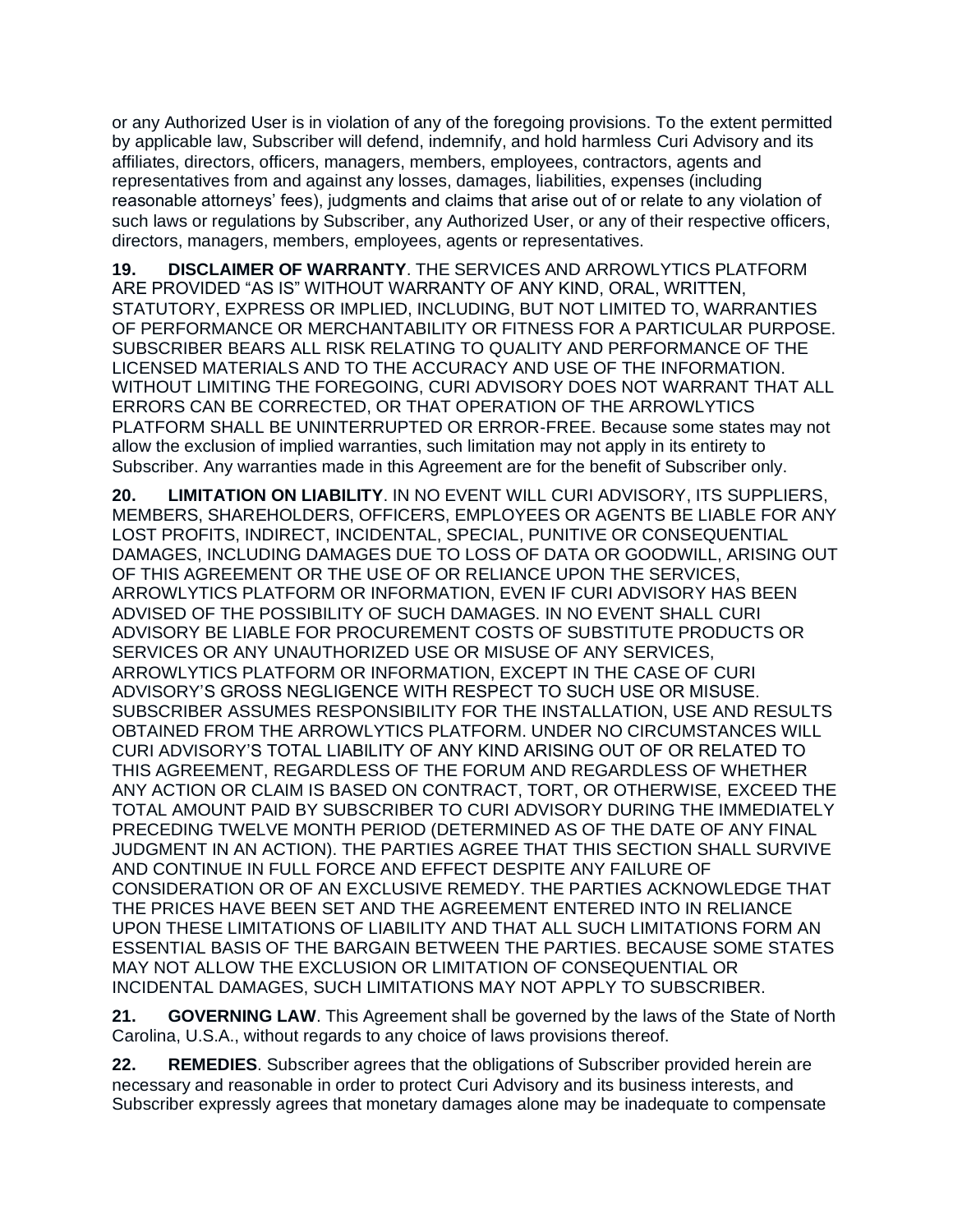Curi Advisory for any breach by Subscriber of its covenants and agreements set forth herein. Accordingly, Subscriber acknowledges that the unauthorized use, transfer, or disclosure of the Arrowlytics Platform, or copies thereof will (a) substantially diminish the value to Arrowlytics of the proprietary interest that are the subject of this Agreement; (b) render Curi Advisory's remedy at law for such unauthorized use, disclosure or transfer inadequate; and (c) cause irreparable injury in a short period of time. If Subscriber breaches any of its obligations with respect to the use of the Arrowlytics Platform, Curi Advisory shall be entitled to equitable relief to protect its interest therein, including but not limited to, preliminary and permanent injunctive relief without requirement of a bond. For such purposes, the parties hereto agree to submit to the exclusive jurisdiction of the federal and state courts found within the State of North Carolina, and they do agree that venue shall be proper in the Mecklenburg County in the State of North Carolina. In addition to any other remedies that may be available, in law, in equity or otherwise, Curi Advisory shall be entitled to obtain injunctive relief against the threatened breach of this Agreement or the continuation of any such breach by Subscriber, without the necessity of proving actual damages.

**23. ARBITRATION**. Any controversy or claim arising out of or relating to this Agreement, including, without limitation, the making, performance, or interpretation of this Agreement, shall be settled by binding arbitration in Mecklenburg County, North Carolina, except any action for injunctive relief that may be brought pursuant to the terms of Section on REMEDIES. Unless otherwise agreed, the arbitration shall be conducted in accordance with the then current Commercial Arbitration Rules of the American Arbitration Association. The arbitration shall be held before three arbitrators, one arbitrator chosen by each of the parties and the third arbitrator chosen by the two arbitrators. Each of the arbitrators shall be chosen from a panel of attorneys knowledgeable in the field of business law in accordance with the then current Commercial Arbitration Rules of the American Arbitration Association. The parties agree that the arbitrators shall have no jurisdiction to consider evidence with respect to or render an award or judgment for punitive damages (or any other amount awarded for the purpose of imposing a penalty) or any other damages inconsistent with the terms and provisions of this Agreement. The parties agree that all facts and other information relating to any arbitration arising under this Agreement shall be kept confidential to the fullest extent permitted by law. Any ruling rendered by the arbitrators shall be final and non-appealable and shall be enforceable in any court of competent jurisdiction.

**24. ATTORNEY FEES**. In case of arbitration or action to enforce any rights or conditions of this Agreement, or appeal from said proceeding, it is mutually agreed that the losing party in such suit, action, proceeding or appeal shall pay the prevailing party's reasonable attorney fees and costs incurred.

**25. ENTIRE AGREEMENT; AMENDMENT**. This Agreement constitutes the entire agreement and understanding of the parties, whether oral or written, relating to the subject matter hereof; are intended as the parties' final expression and complete and exclusive statement of the terms hereof, superseding all prior or contemporaneous agreements, representations, communications, and understandings, whether written or oral; and may be amended or modified only by an instrument in writing or by Curi Advisory by posting an amended agreement to the web-site and/or providing Subscriber written notice with prior notice of the effectiveness thereof.

**26. NON-WAIVER**. No waiver of any provision of this Agreement shall constitute a waiver of any other provision, whether or not similar, nor shall any waiver constitute a continuing waiver. Failure to enforce any provision of this Agreement shall not operate as a waiver of such provision or any other provision or of the right to enforce such provision or any other provision.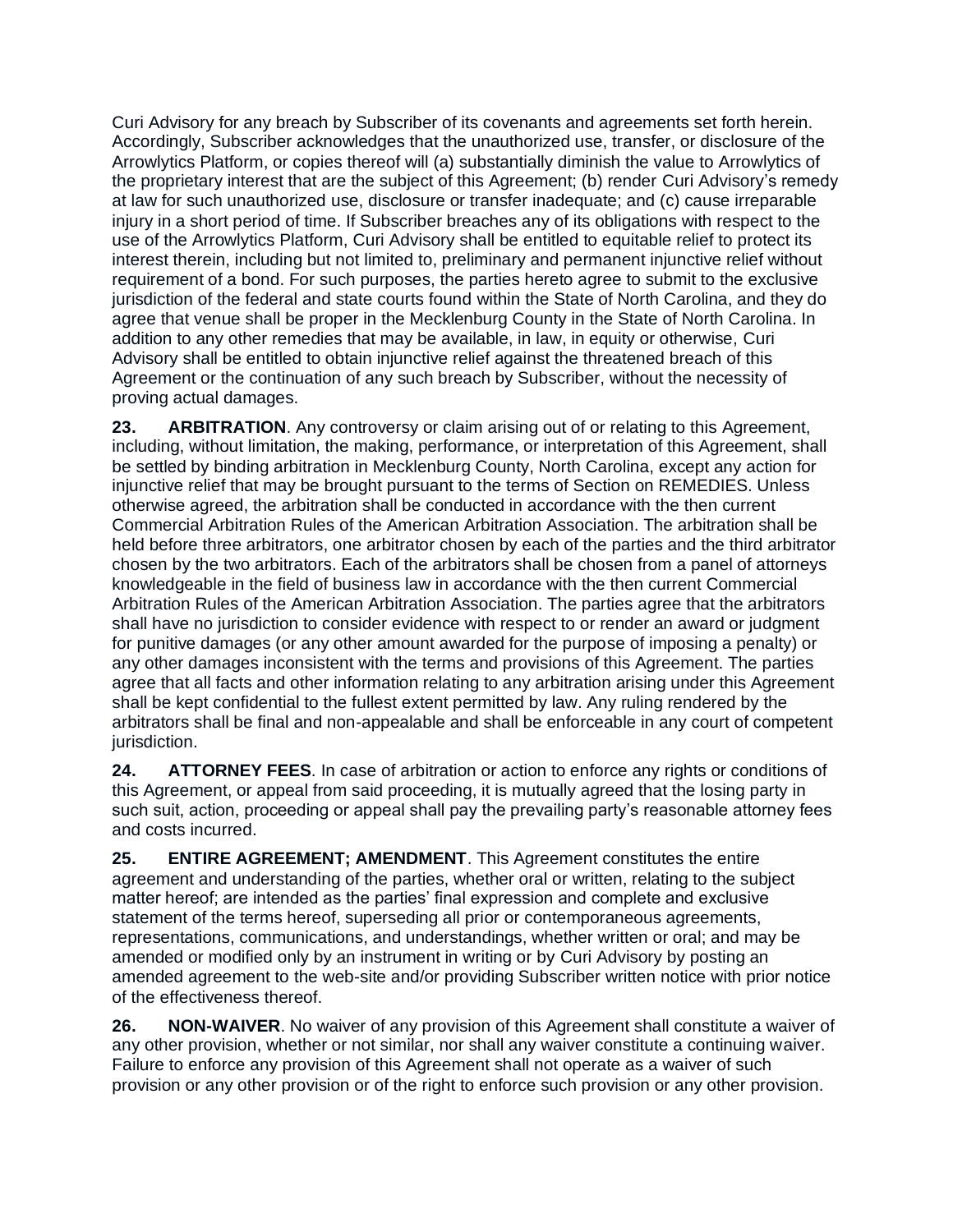**27. NO THIRD-PARTY BENEFICIARIES**. Nothing in this Agreement, express or implied, is intended to confer on any person, other than the parties to this Agreement, any right or remedy of any nature whatsoever.

**28. SEVERABILITY; BINDING EFFECT**. If any provision of this Agreement shall be invalid or unenforceable in any respect for any reason, the validity and enforceability of any such provision in any other respect and of the remaining provisions of this Agreement shall not be in any way impaired. This Agreement shall be binding on and inure to the benefit of the parties and their heirs, personal representatives, successors, and, to the extent permitted by the Section on ASSIGNMENT.

**29. FORCE MAJEURE**. Curi Advisory will not be liable for, or be considered to be in breach of or default under this Agreement on account of, any delay or failure to perform as required by this Agreement as a result of any cause or condition beyond Curi Advisory's reasonable control, so long as Curi Advisory uses all commercially reasonable efforts to avoid or remove such causes of non-performance.

**30. RELATIONSHIP OF PARTIES**. Both parties agree that they are independent entities. Nothing in this Agreement shall be construed to create a partnership, joint venture, or agency relationship between the parties. Neither party shall have power or authority to obligate or bind the other party in any manner whatsoever, except as specifically provided herein. Each party is responsible for the supervision, management and direction of its own employees. Each party is responsible for the payment of compensation to its employees and for any injury to them occurring in the course of their employment for which their employer is responsible and neither party shall be responsible for the supervision, management and direction of the employees of the other party.

**31. NOTICES**. All notices, consents, and other communications permitted or required to be given hereunder ("Notice") shall be delivered by electronic mail to Curi Advisory at [ArrowInfo@Curi.com](mailto:%20ArrowInfo@Curi.com) and to Subscriber at the electronic mail address set forth on the proposal / Service Order submitted by Subscriber and accepted by Curi Advisory. Any party may change its email address for notification purposes by giving the other party notice of the new email address and the date upon which it will become effective in accordance with the terms of this Section.

**32. INDEMNIFICATION**. In addition to any other indemnification obligations contained herein, Subscriber shall indemnify, defend and hold harmless Curi Advisory and its affiliates, directors, officers, managers, members, employees, contractors, agents and representatives from and against any losses, damages, liabilities, expenses (including reasonable attorneys' fees), judgments and claims that arise out of or relate to (a) any breach by Subscriber of any representation, warranty or covenant of Subscriber contained in this Agreement and (b) Subscriber's or any Authorized User's use of the Arrowlytics Platform or the Services. Curi Advisory will: (a) give Subscriber prompt written notice of the claim; (b) grant Subscriber full and complete control over the defense and settlement of the claim; (c) assist Subscriber with the defense and settlement of the claim as Subscriber may reasonably request and at Subscriber's expense; and (d) comply with any settlement or court order made in connection with the claim.

**33. USE OF SUBSCRIBER NAME**. Curi Advisory may identify Subscriber in Arrowlytics advertising and marketing materials. Subscriber hereby grants Curi Advisory a non-exclusive right to use Subscriber's trademarks, logos, and other materials provided by Subscriber to Curi Advisory for this purpose.

**34. MUTUAL WARRANTIES**. Each party represents and warrants to the other that: (a) this Agreement has been duly executed and delivered and constitutes a valid and binding